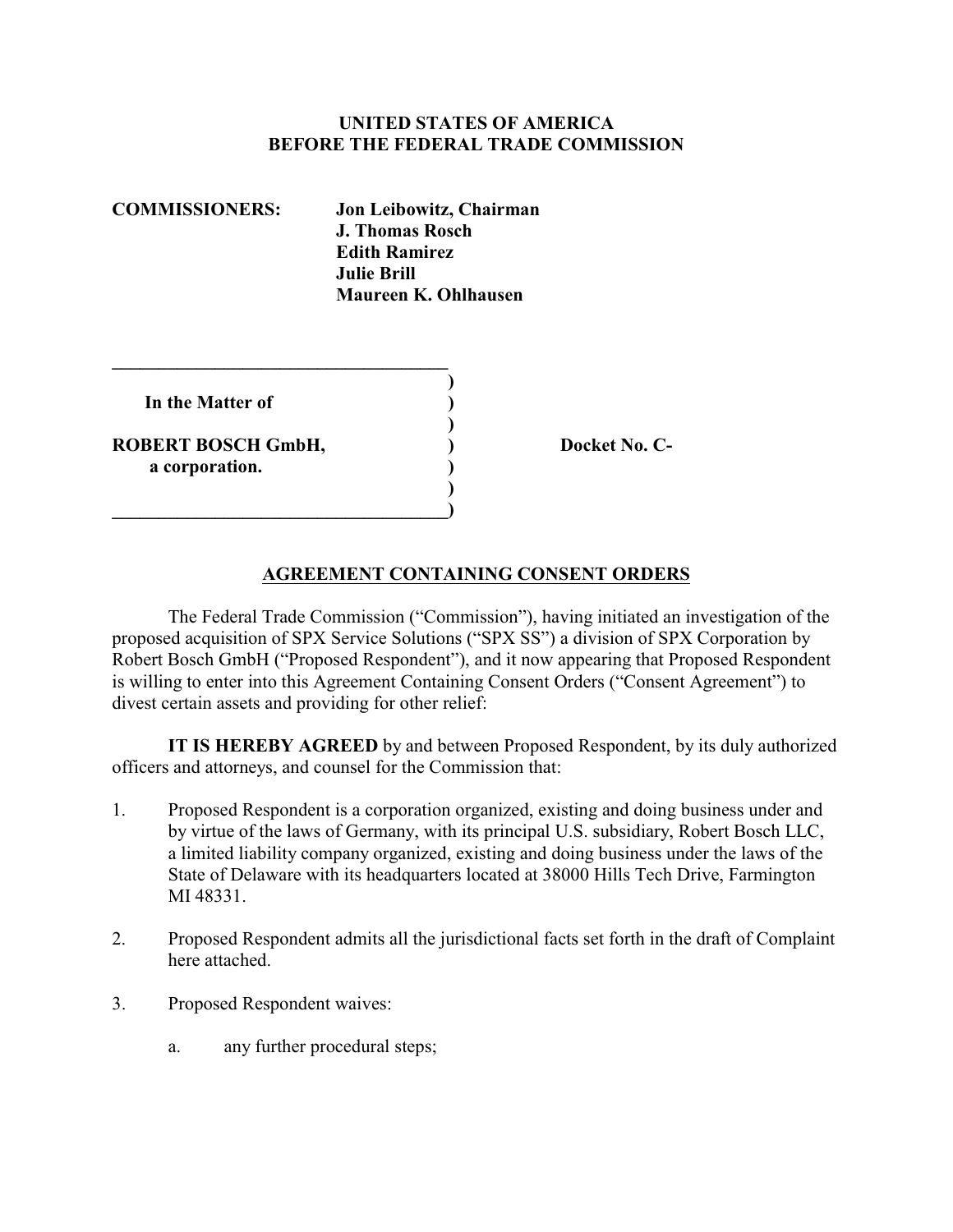- b. the requirement that the Commission's Decision and Order and Order to Maintain Assets, both of which are attached hereto and made a part hereof, contain a statement of findings of fact and conclusions of law;
- c. all rights to seek judicial review or otherwise to challenge or contest the validity of the Decision and Order or the Order to Maintain Assets entered pursuant to this Consent Agreement; and
- d. any claim under the Equal Access to Justice Act.
- 4. Because there may be interim competitive harm, the Commission may issue its Complaint and the Order to Maintain Assets in this matter at any time after it accepts the Consent Agreement for public comment.
- 5. Not later than thirty (30) days after the date this Consent Agreement is signed by the Proposed Respondent, Proposed Respondent shall submit an initial report, pursuant to Section 2.33 of the Commission's Rules, 16 C.F.R. § 2.33. Proposed Respondent shall submit subsequent reports every thirty (30) days thereafter until the Order to Maintain Assets becomes final. Each compliance report submitted shall describe in detail the manner in which the Proposed Respondent has complied, is complying and will comply with the Consent Agreement, the Order to Maintain Assets and the Decision and Order. In addition, each report shall provide sufficient information and documentation to enable the Commission to determine independently whether the Proposed Respondent is in compliance with this Consent Agreement and each of the Orders.
- 6. Each report submitted pursuant to paragraph 5 above shall be verified by a notarized signature or sworn statement, or be self-verified in the manner set forth in 28 U.S.C. §1746. Section 2.41(a) of the Commission's Rules of Practice requires that an original and two copies of all compliance reports be filed with the Commission. Proposed Respondent shall file an original report and one copy with the Secretary of the Commission, and shall send one copy directly to the Bureau of Competition's Compliance Division. In addition, Proposed Respondent shall provide a copy of each report to the Monitor appointed by the Order to Maintain Assets.
- 7. This Consent Agreement, and any compliance reports filed pursuant to this Consent Agreement, shall not become part of the public record of the proceeding unless and until the Consent Agreement is accepted by the Commission. If accepted by the Commission, this Consent Agreement, together with the draft Complaint, will be placed on the public record for a period of thirty (30) days and information in respect thereto publicly released. The Commission thereafter may either withdraw its acceptance of this Consent Agreement and so notify Proposed Respondent, in which event it will take such action as it may consider appropriate, or issue or amend its Complaint (in such form as the circumstances may require) and issue its Decision and Order, in disposition of the proceeding.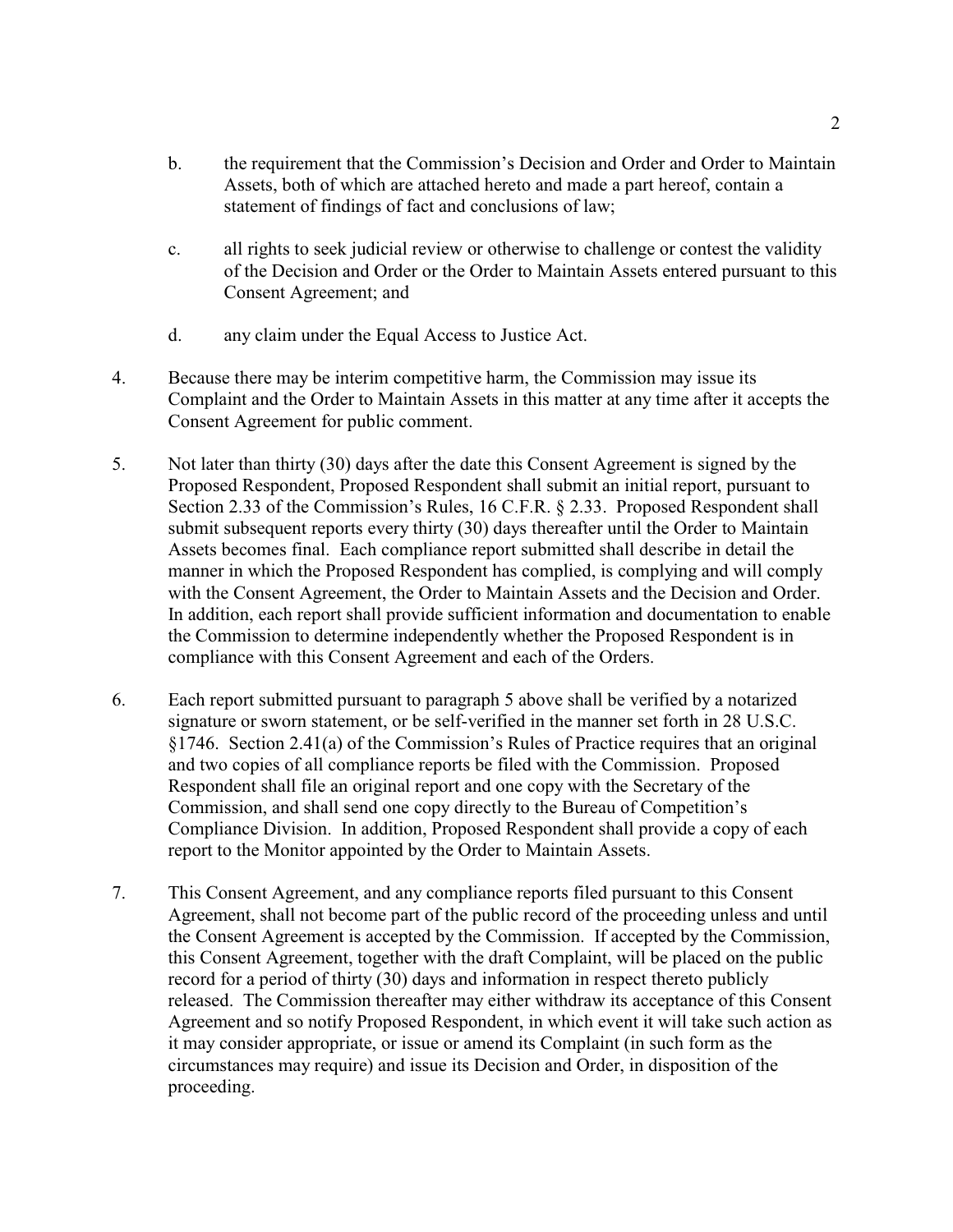- 8. This Consent Agreement is for settlement purposes only and does not constitute an admission by Proposed Respondent that the law has been violated as alleged in the draft of Complaint here attached, or that the facts as alleged in the draft Complaint, other than jurisdictional facts, are true.
- 9. This Consent Agreement contemplates that, if it is accepted by the Commission, the Commission may (a) issue and serve its Complaint corresponding in form and substance with the draft of Complaint here attached, (b) issue and serve its Order to Maintain Assets, and (c) make information public with respect thereto. If such acceptance is not subsequently withdrawn by the Commission pursuant to the provisions of Commission Rule 2.34, 16 C.F.R. § 2.34, the Commission may, without further notice to Proposed Respondent, issue the attached Decision and Order containing an order to divest and providing for other relief in disposition of the proceeding.
- 10. When final, the Decision and Order and the Order to Maintain Assets shall have the same force and effect and may be altered, modified or set aside in the same manner and within the same time provided by statute for other orders. The Decision and Order and the Order to Maintain Assets shall become final upon service. Delivery of the Complaint, the Decision and Order, and the Order to Maintain Assets to Proposed Respondent by any means provided in Commission Rule 4.4(a), 16 C.F.R. § 4.4(a) – including, but not limited to, delivery to any office within the United States of Michael A. Lindsay, Dorsey & Whitney LLP, or of any other lawyer or law firm listed as Counsel for Proposed Respondent on this Consent Agreement – shall constitute service as to the Proposed Respondent. Proposed Respondent waives any right it may have to any other manner of service. Proposed Respondent also waives any right it may otherwise have to service of any Appendices incorporated by reference into the Decision and Order or the Order to Maintain Assets, and agrees that it is bound to comply with and will comply with the Decision and Order and the Order to Maintain Assets to the same extent as if it had been served with copies of the Appendices, where Proposed Respondent is already in possession of copies of such Appendices.
- 11. The Complaint may be used in construing the terms of the Decision and Order and the Order to Maintain Assets, and no agreement, understanding, representation, or interpretation not contained in the Decision and Order, the Order to Maintain Assets, or the Consent Agreement may be used to limit or contradict the terms of the Decision and Order or the Order to Maintain Assets.
- 12. By signing this Consent Agreement, Proposed Respondent represents and warrants that it can accomplish the full relief contemplated for the Proposed Respondent by the attached Decision and Order (including effectuating all required divestitures, assignments, licenses, and transfers) and the Order to Maintain Assets and that all parents, subsidiaries, affiliates, and successors necessary to effectuate the full relief contemplated by this Consent Agreement are: (1) within the control of the party to this Consent Agreement, or (2) will be in the control of the party to this Consent Agreement after the proposed acquisition.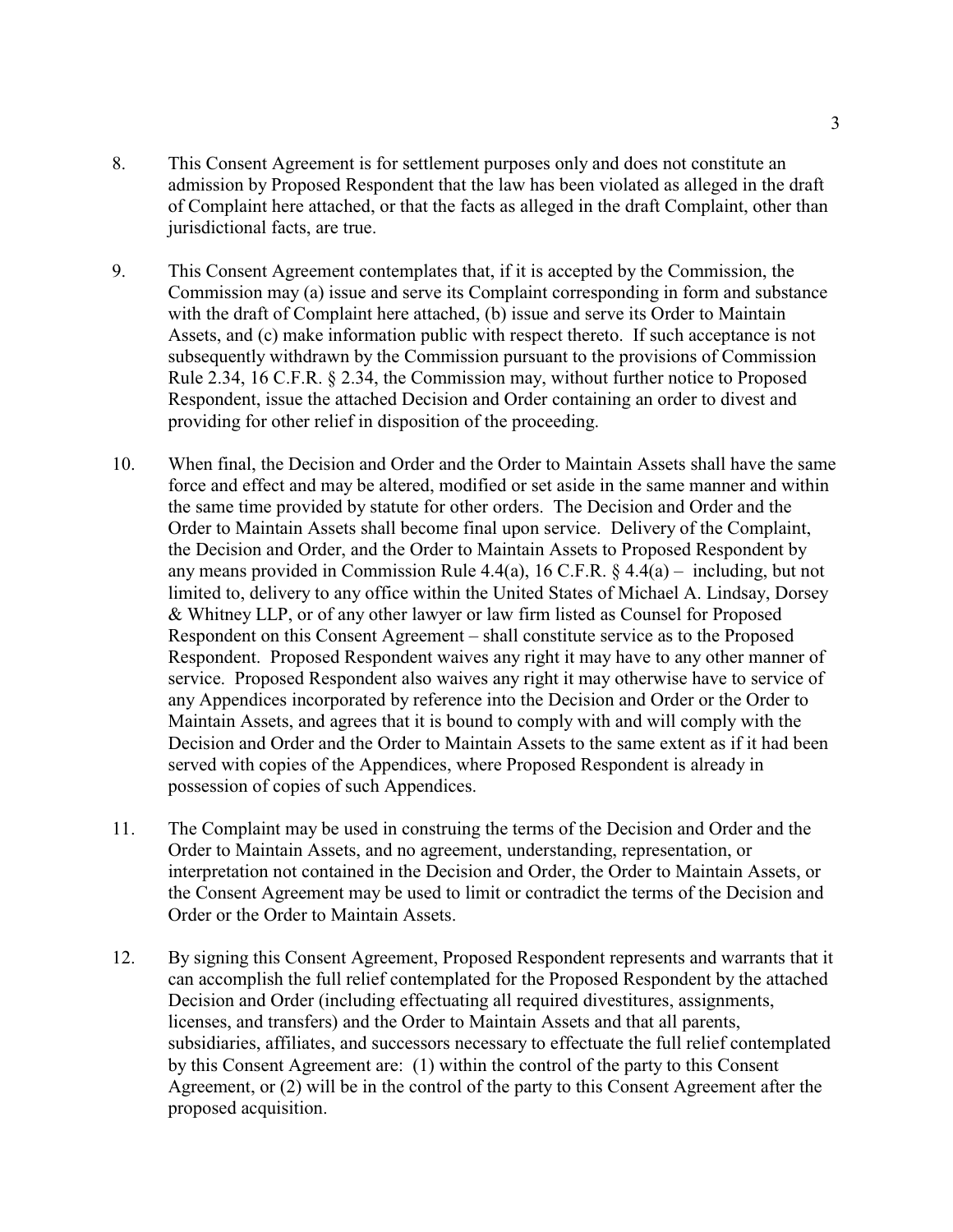- 13. Proposed Respondent agrees that it shall interpret each Remedial Agreement under the Decision and Order in a manner that is fully consistent with all of the relevant provisions and remedial purposes of the Decision and Order and the Order to Maintain Assets.
- 14. Proposed Respondent has read the draft of Complaint, the Decision and Order, and the Order to Maintain Assets contained in this Consent Agreement. Proposed Respondent understands that once the Decision and Order and the Order to Maintain Assets have been issued, Proposed Respondent will be required to file one or more compliance reports showing that it has fully complied with the Decision and Order and the Order to Maintain Assets as applied to the Proposed Respondent.